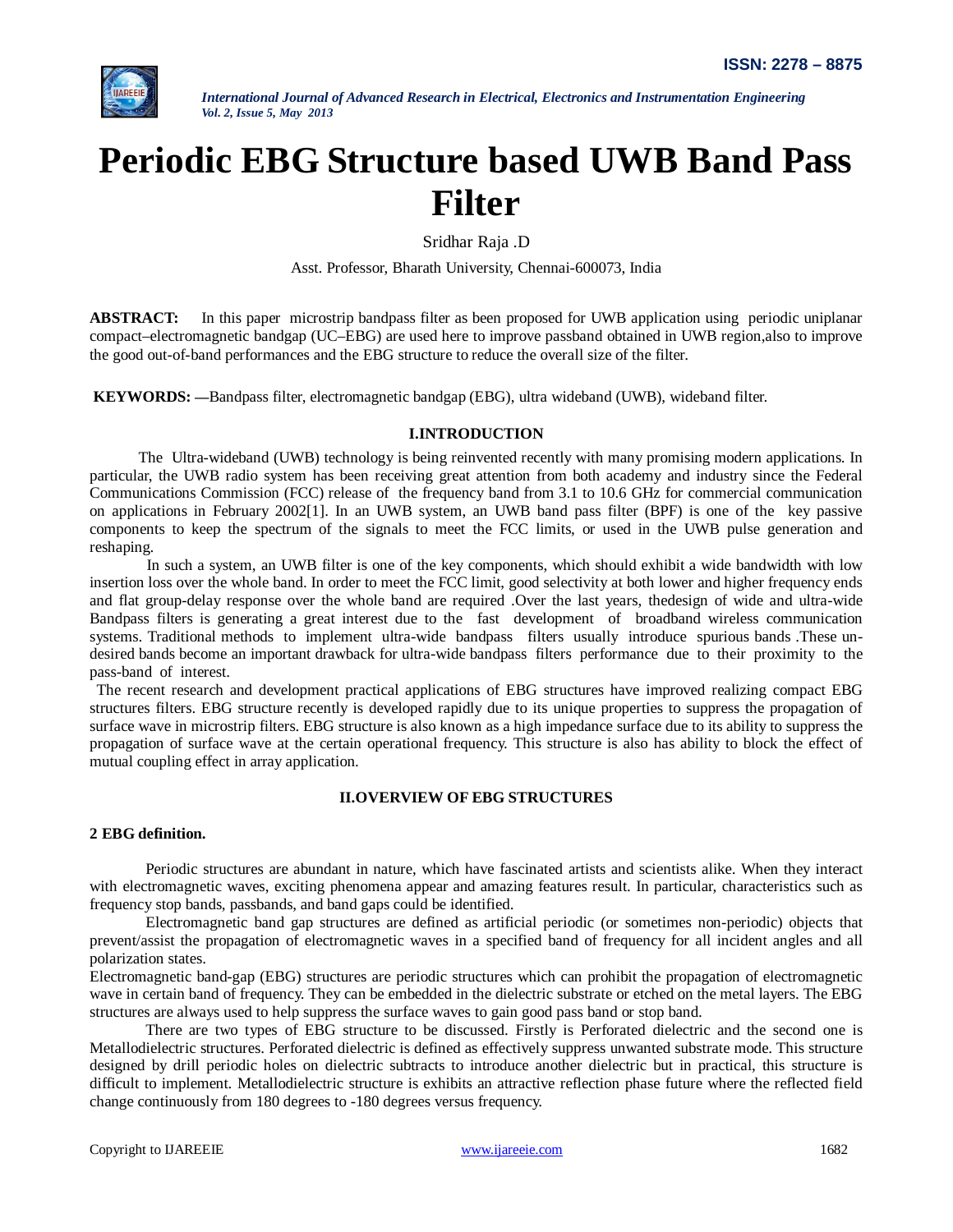

# **III.ELECTROMAGNETIC BAND GAP (EBG) STRUCTURE**

EBG structures are usually realized by periodic arrangement of dielectric materials and metallic conductors. In general, they can be categorized into three groups according to their geometric configuration:

(1) Three-dimensional volumetric structures,

- (2) Two-dimensional planar surfaces, and
- (3) One-dimensional transmission lines.



Fig 1. Various types of EBG structure

# **IV.BASIC PRINCIPLE OF EBG STRUCTURE**

The basic design of EBG structure is shown in figure 2. known as mushroom like EBG structure. This structure has frequency range where the surface impedance is very high. The equivalent LC circuit acts as a two-dimensional electric filter in this range of frequency to block the flow of the surface waves. The central frequency of the band gap is shown in equation 2. The inductor L results from the current flowing through the visa, and the capacitor C due to the gap effect between the adjacent patches. Thus, the approach to increase the inductance or capacitance will naturally result in the decrease of band-gap position.



Figure 2: 2D EBG structure.

#### **IV.FILTER THEORY**

- In designing a filter, the following important parameters are generally considered.
- Pass bandwidth
- Stop band attenuation and frequencies
- Input and output impedances
- Return loss
- Insertion loss

Copyright to IJAREEIE www.ijareeie.com 1683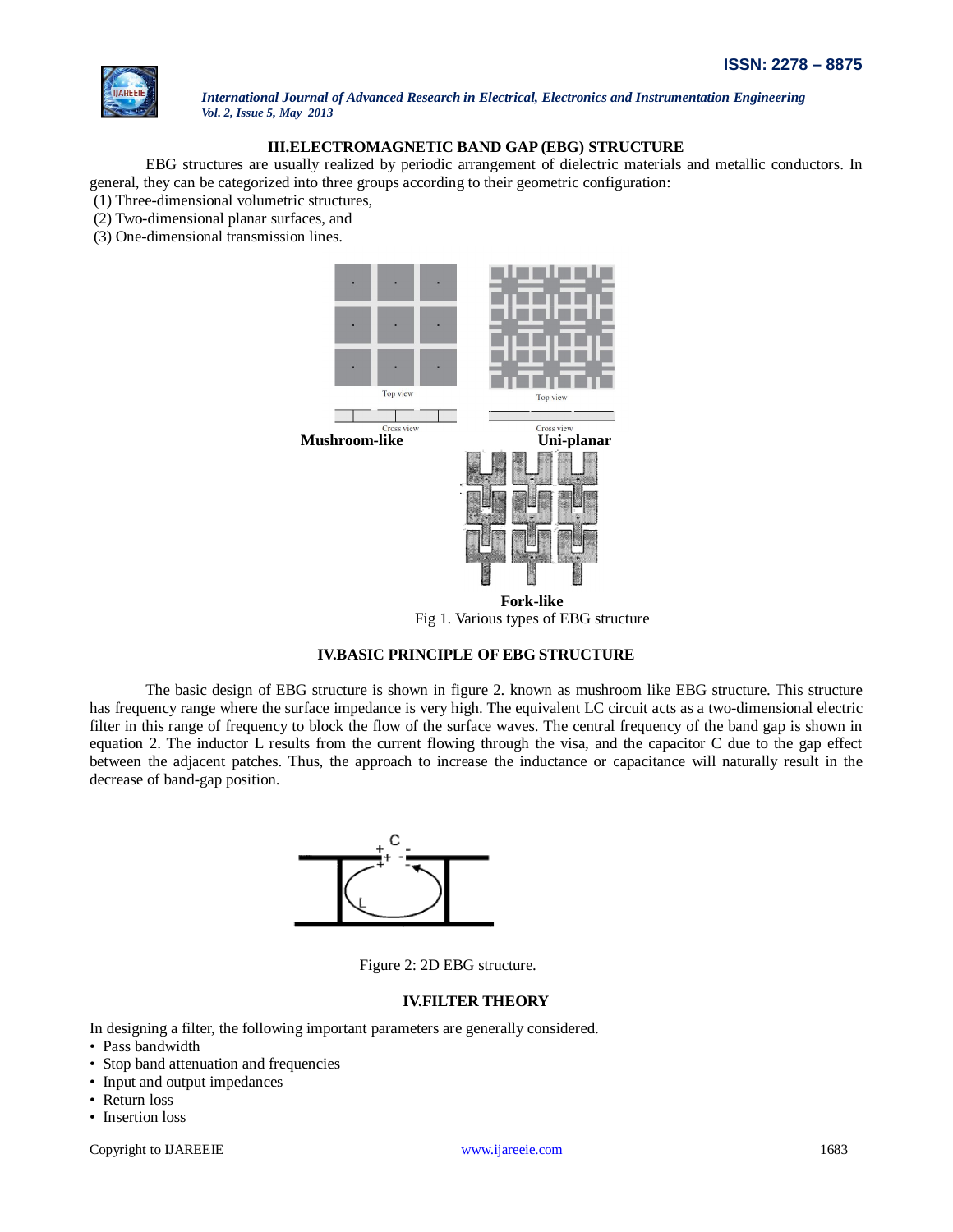

• Group delay

The most important parameters among the above is the amplitude response given in terms of the insertion loss Vs frequency characteristics. Let Pi be the incident power at the filter input , Pr is the reflected power, PL is the power passed on to the load. The insertion loss of the filter is defined by,

IL (dB) =10log (Pi/PL) = -10 log(1- $|\Gamma|^2$ )

Where PL=Pi - Pr, if the filter is lossless and  $\Gamma$  is the voltage reflection coefficient given by  $|\Gamma|^2 = Pr/Pi$ The return loss of the filter is defined by RL (dB) =10log (Pi/Pr) = -10log $|\Gamma|^2$ )

which quantifies the amount of impedance matching at the input port.

The group delay is important for the multi-frequency or pulsed signals to determine the frequency dispersion or deviation from constant group delay over a given frequency band and is defined by

Td= [1/2π]\*[dФt/df]

Where Фt is the transmission phase.

#### **V.PROPOSED EBG STRUCTURE.**

The conventional EBG structure has a wide band-gap and compact nature. The inductor L results from the current flowing through the connecting via. The gap between the conductor edges of two adjacent cells introduces equivalent capacitance C. Thus a two dimensional periodic LC network is realized which results in the frequency band-gap and the center frequency of the band-gap is determined by the formula

 $\omega = 1/\sqrt{LC}$ 

From above equation it can be seen that in order to achieve an even more compact EBG structure, the equivalent capacitance C and inductance L should be increased. But in the EBG design procedure, if the dielectric material and its thickness have been chosen, the inductance L cannot be altered.

Therefore, only the capacitance C can be enlarged .

Below fig.1 shows the proposed EBG structures for filter design.





**Fig 1**.Proposed EBG structures

#### **VI.DESIGN OF PROPOSED UWB FILTERS**

 In this proposed model two uwb band pass filter are designed and simulated also compared with performance of EBG Embedded Multi Mode Resonator BPF. All BPFs are fabricated with thickness of 0.635 mm on an RT/Duroid substrate with a dielectric constant of 10.2. The schematics of uniplanar compact–EBG (UC–EBG) structure and a periodic UC–EBG (PUC–EBG) structure are shown in fig 2. The inter digital coupled lines used in all BPFs have a coupling peak at the center frequency of 6.85 GHz. Simple EBG Embedded Multi Mode Resonator UWB BPF is also shown in fig 2. There simulation as been done using ADS Momentum simulator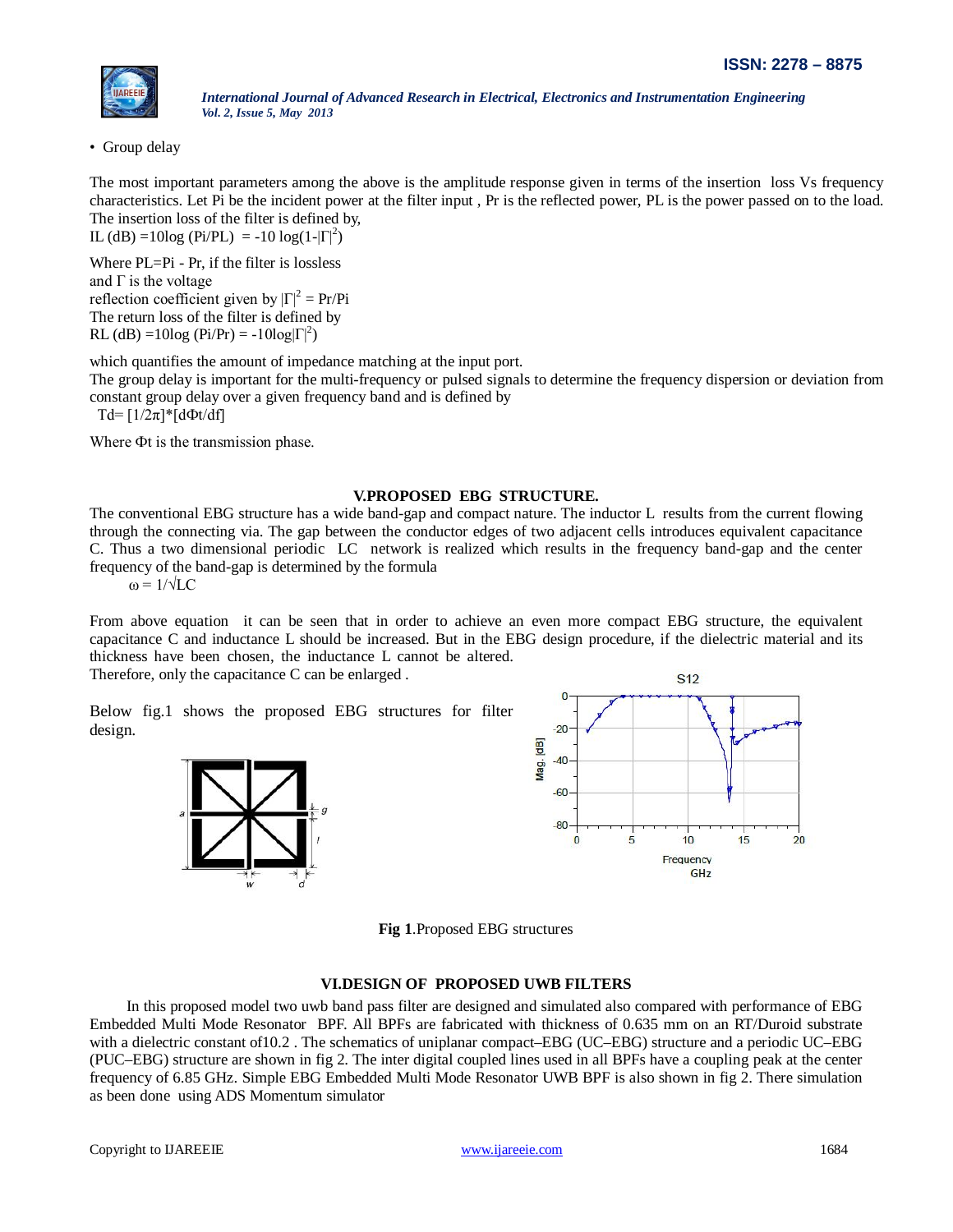



Periodic UC–EBG (PUC–EBG) structure BPF

# **VI.SIMULATION RESULTS**



Insertion loss & return loss

# **VII.CONCLUSION**

In this, EBG structures are investigated and applied to UWB BPFs. The UC–EBG cell ,used here as improved passband obtained in UWB region,also improving the good out-of-band performances and the EBG structure to reduce the overall size of the filter. There results have been compared by simulated using ADS Momentum simulator.

#### **REFERENCES**

[1]FCC, Revision of Part 15 of the Commission's Rules Regarding Ultra-Wideband Transmission Systems Federal Communications Commission, Tech. Rep. ET-Docket 98-153, FCC02-48, Apr. 2002.

[2] H. Ishida and K. Araki, "Design and analysis of UWB bandpass filter," in *Proc. IEEE Top. Conf. Wireless Comm. Tech.*, Oct. 2003, pp.457–458.

[3] C.-L. Hsu, F.-C. Hsu, and J.-T. Kuo, "Microstrip bandpass filters for ultra-wideband (UWB) wireless communications," in *IEEE MTT-S Int.Dig.*, Jun. 2005, pp. 679–682.

[4] W. Menzel, M. S. R. Tito, and L. Zhu, "Low-loss ultra-wideband (UWB) filters using suspended stripline," in *Proc. Asia-Pacific Microw.Conf.*, Dec. 2005, vol. 4, pp. 2148–2151.

[5] K. Li, D. Kurita, and T. Matsui, "An ultra-wideband bandpass filter using broadside-coupled microstrip-coplanar waveguide structure," in *IEEE MTT-S Int. Dig.*, Jun. 2005, pp. 675–678.

[6] J.-S. Hong and H. Shaman, "An optimum ultra-wideband microstrip filter," *Microw. Opt. Technol. Lett.*, vol. 47, no. 3, pp. 230–233, Nov.2005.

[7] L. Zhu, S. Sun, and W. Menzel, "Ultra-wideband (UWB) bandpass filters

using multiple-mode resonator," *IEEE Microw. Wireless Compon.Lett.*, vol. 15, no. 11, pp. 796–798, Nov. 2005.

[8]F.-R. Yang, K.-P. Ma, Y. Qian, and T. Itoh, "A uniplanar compact photonic-bandgap (UC-PBG) structure and its applications for microwave circuit," *IEEE Trans. Microw. Theory Tech.*, vol. 47, no. 8,pp. 1509–1514, Aug. 1999.

[9]Microstrip Filters for RF/Microwave Applications JIA-SHENG HONG,M. J. LANCASTER **,**JOHN WILEY & SONS, INC 29